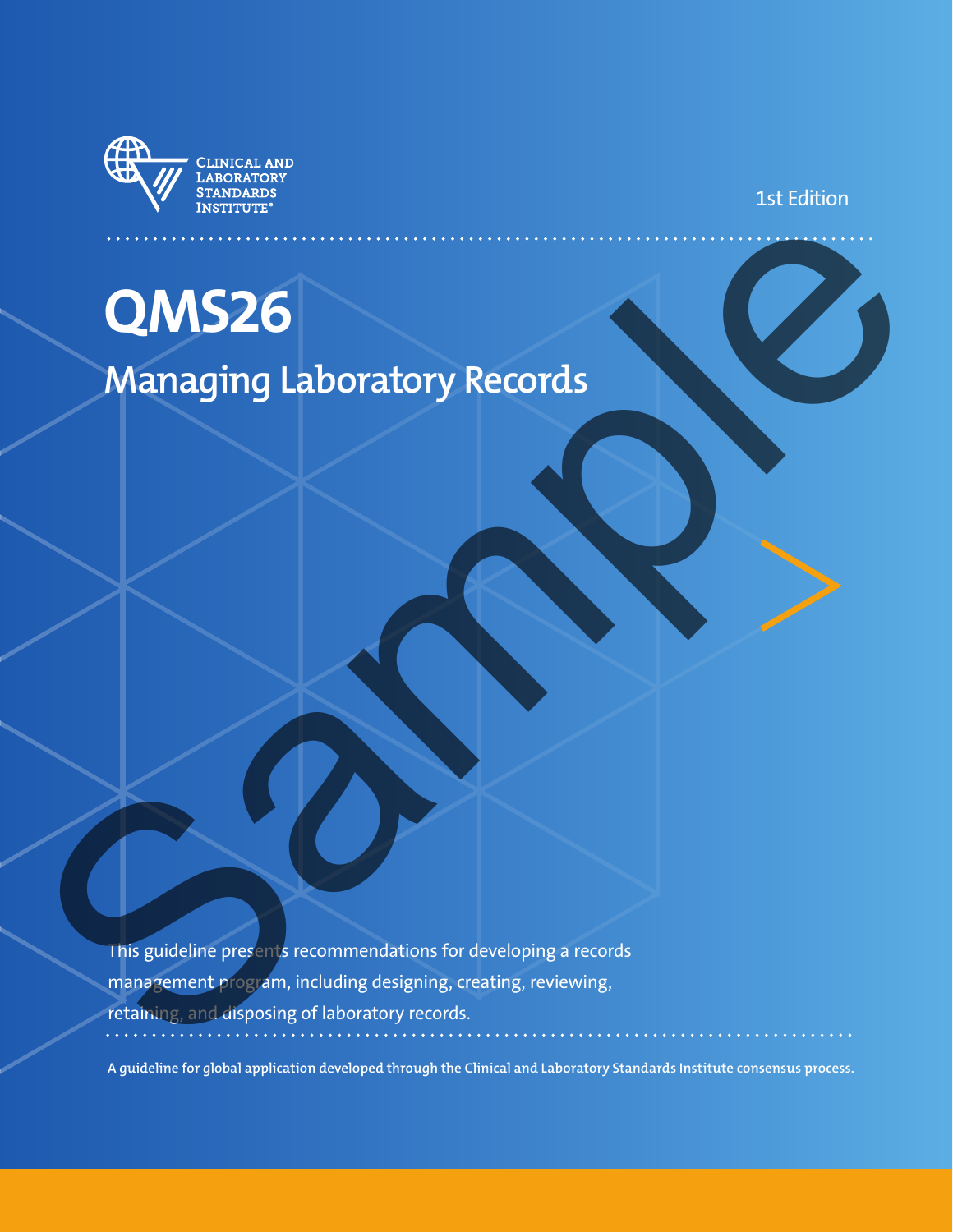#### **QMS26-Ed1 April 2021**

## **Managing Laboratory Records**

Karen Heaton, MLT(CMLTA) Debra Kuehl, MS, M(ASCP) Kathleen A. Grindle, MT(ASCP),CQA(ASQ)CPGP Sheri L. Hearn, BS, MPH Phillip P. Morehouse, MLT, CMQ/OE(ASQ) Jennifer O'Neill, BSc

Donna Roberts, MS, MT(ASCP) Doreen M. Ryan, MT Denise Tevis, MS Arno Pieter Theron Joanne M. Vaillant, MLT

## **Abstract**

Clinical and Laboratory Standards Institute guideline QMS26—*Managing Laboratory Records* presents recommendations for developing a records management program, including designing, creating, reviewing, retaining, and disposing of laboratory records.

Clinical and Laboratory Standards Institute (CLSI). *Managing Laboratory Records.* 1st ed. CLSI guideline QMS26 (ISBN 978- 1-68440-106-2 [Print]; ISBN 978-1-68440-107-9 [Electronic]). Clinical and Laboratory Standards Institute, USA, 2021.

The Clinical and Laboratory Standards Institute consensus process, which is the mechanism for moving a document through two or more levels of review by the health care community, is an ongoing process. Users should expect revised editions of any given document. Because rapid changes in technology may affect the procedures, methods, and protocols in a standard or guideline, users should replace outdated editions with the current editions of CLSI documents. Current editions are listed in the CLSI catalog and posted on our website at www.clsi.org. Studies A Control (Studies Collective)<br>
Sample Chemical Studies (Studies Collective)<br>
And December Chemical Studies (Studies Collective)<br>
And Chemical Studies (Studies Collective)<br>
Sample Chemical Studies (Studies Collecti

**If you or your organization is not a member and would like to become one, or to request a copy of the catalog, contact us at:**

**P:** +1.610.688.0100 **F:** +1.610.688.0700 **E:** customerservice@clsi.org **W:** www.clsi.org

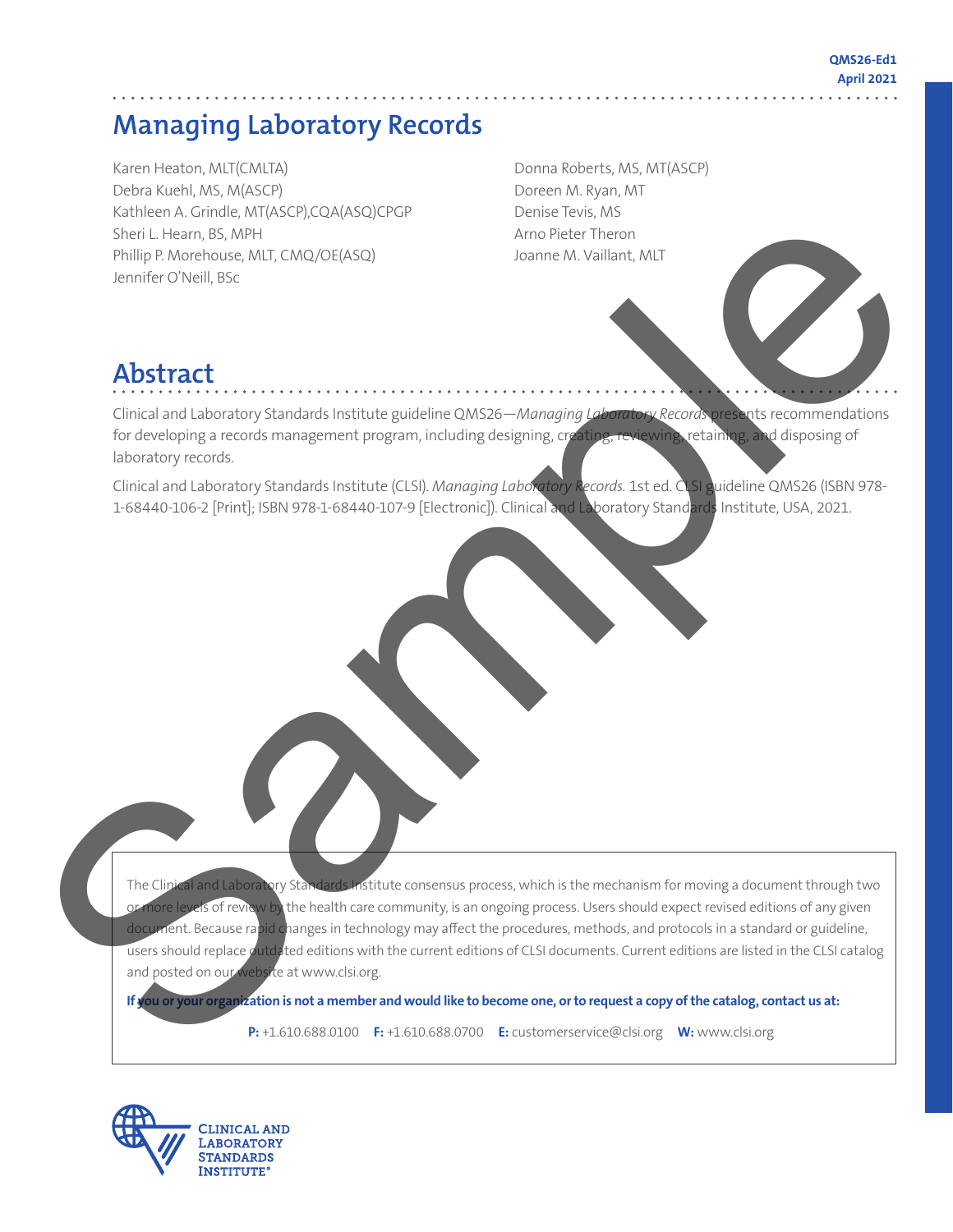Copyright ©2021 Clinical and Laboratory Standards Institute. Except as stated below, any reproduction of content from a CLSI copyrighted standard, guideline, derivative product, or other material requires express written consent from CLSI. All rights reserved. Interested parties may send permission requests to permissions@clsi.org.

CLSI hereby grants permission to each individual member or purchaser to make a single reproduction of this publication for use in its laboratory procedures manual at a single site. To request permission to use this publication in any other manner, e-mail permissions@clsi.org. Sources of the Content of the Content of Content of Content of Content of Content of Content of Content of Content of Content of Content of Content of Content of Content of Content of Content of Content of Content of Conte

## Suggested Citation

CLSI. *Managing Laboratory Records*. 1st ed. CLSI guideline QMS26. Clinical and Laboratory Standards Institute; 2021.

QMS26-Ed1

ISBN 978-1-68440-106-2 (Print) ISBN 978-1-68440-107-9 (Electronic) ISSN 1558-6502 (Print) ISSN 2162-2914 (Electronic)

Volume 41, Number 4

. . . . . . . . . . . . . .

 $2.2.2.2.2.2.2$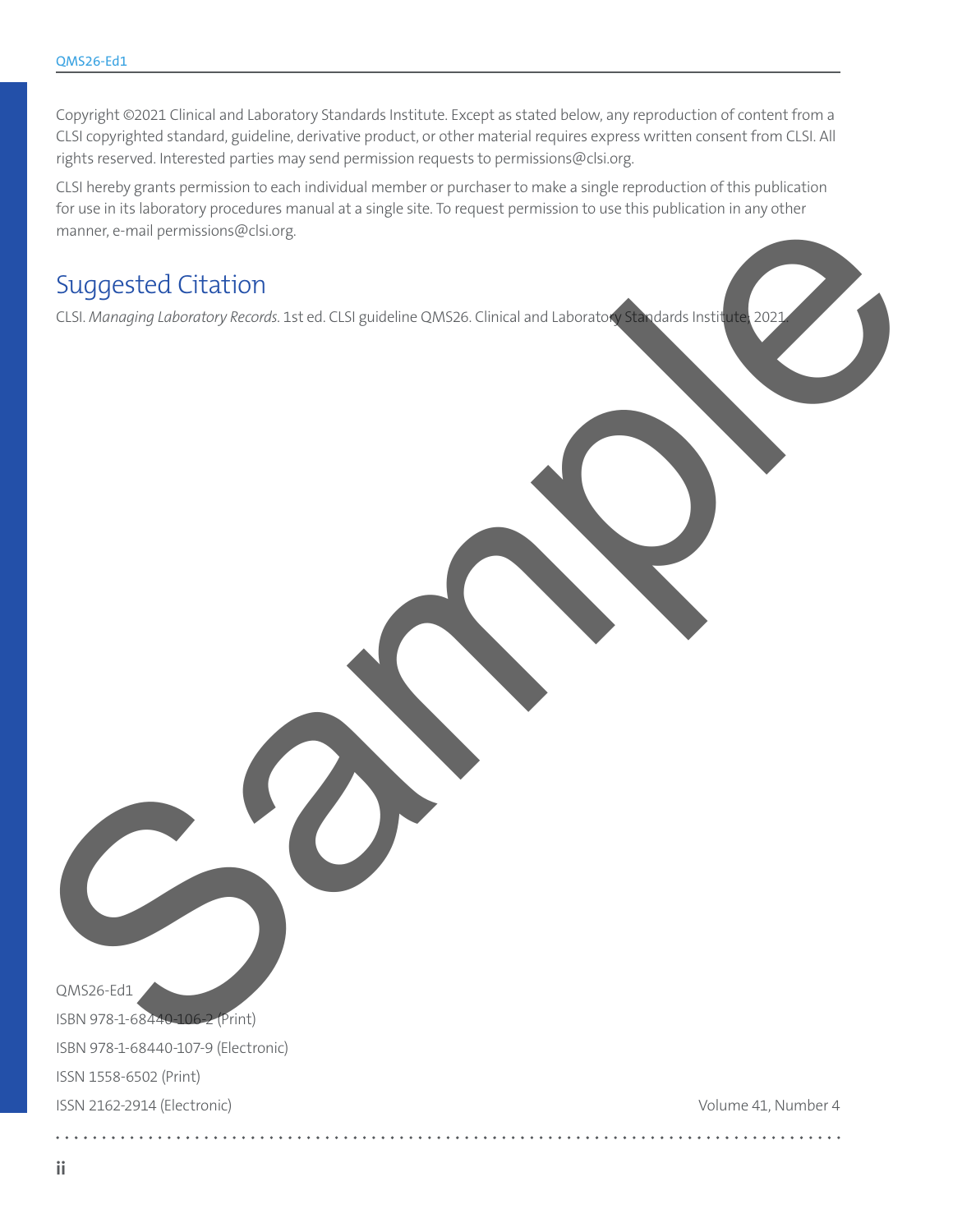| $\ldots$ 2                                                                               |
|------------------------------------------------------------------------------------------|
|                                                                                          |
|                                                                                          |
|                                                                                          |
|                                                                                          |
|                                                                                          |
|                                                                                          |
|                                                                                          |
|                                                                                          |
|                                                                                          |
|                                                                                          |
|                                                                                          |
|                                                                                          |
|                                                                                          |
|                                                                                          |
|                                                                                          |
|                                                                                          |
|                                                                                          |
|                                                                                          |
|                                                                                          |
|                                                                                          |
| 46 Equipment Management 2000 Communications and Communications and Communications and 35 |
|                                                                                          |
|                                                                                          |
|                                                                                          |
|                                                                                          |
|                                                                                          |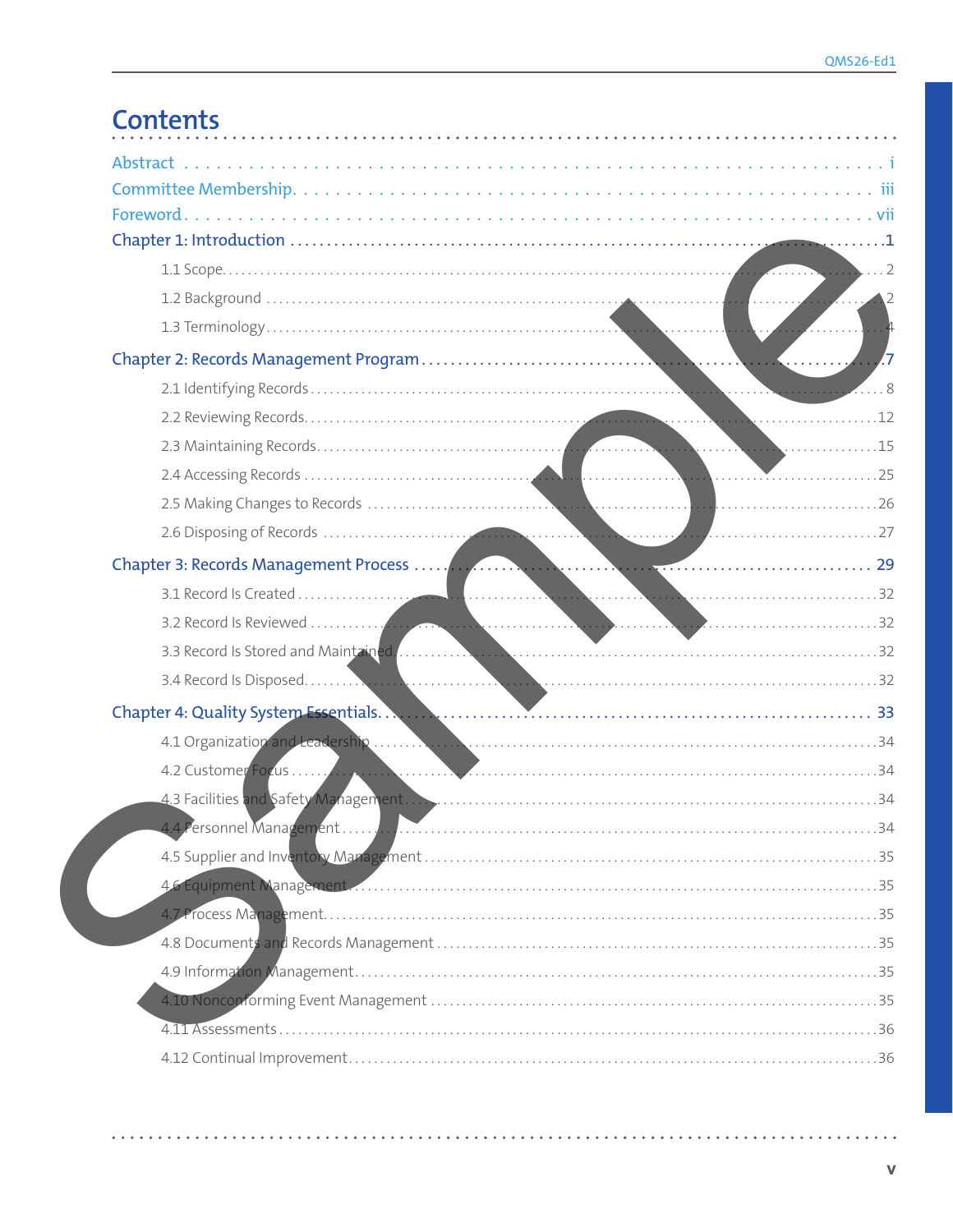## **Contents (Continued)**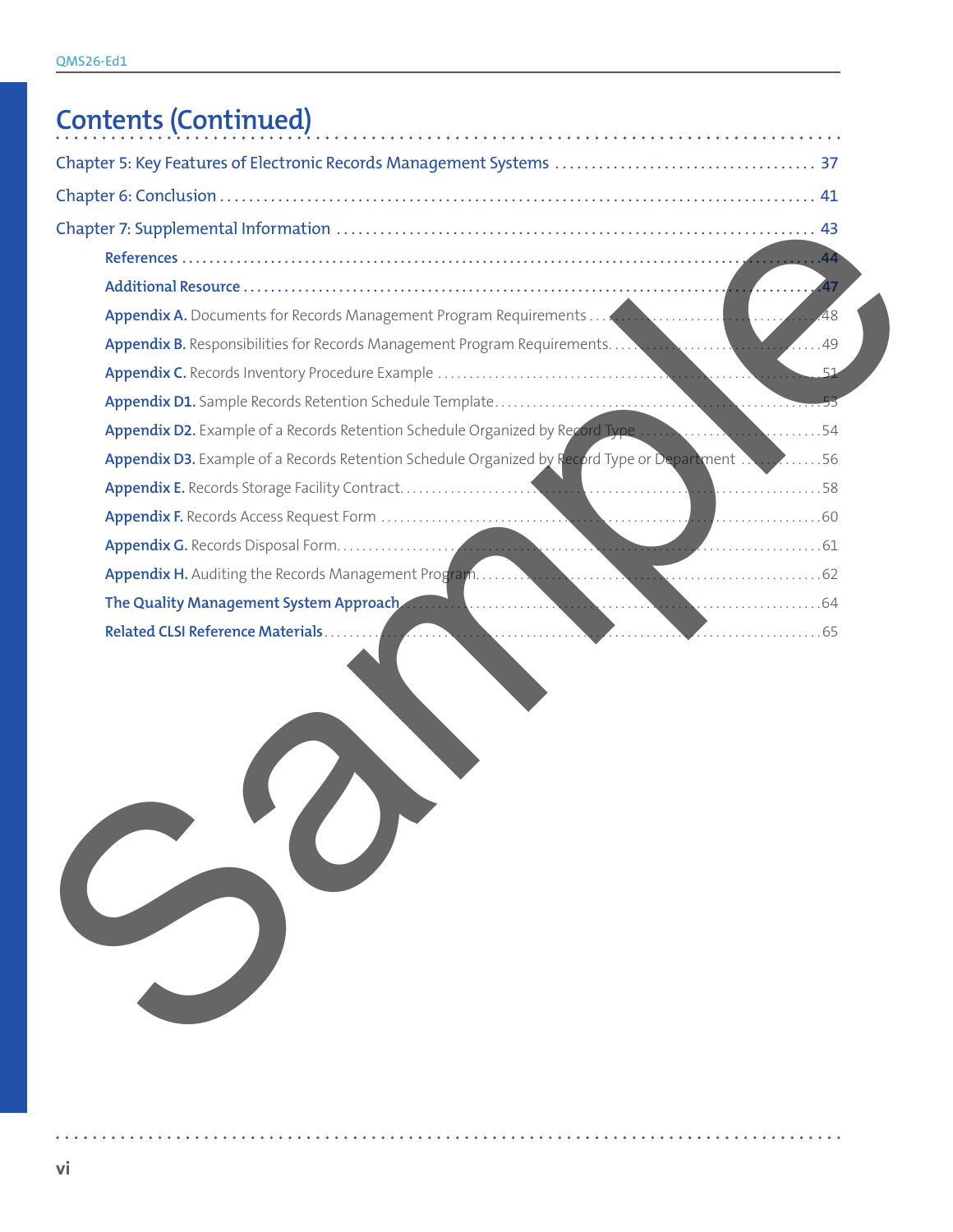## **Foreword**

Quality system essential (QSE) Documents and Records Management is one of the 12 QSEs described in CLSI document  $Q$ MS01, $^1$  which provides the necessary background information and guidance to develop and maintain a QMS. The QMS model depicted in Figure 1 demonstrates that each QSE, such as Documents and Records Management, is a building block to quality and is necessary to support any laboratory's path of workflow from preexamination to examination to postexamination.



**Figure 1. The QMS Model for Laboratory Services (see CLSI document QMS011 ).** The 12 QSEs are building blocks necessary to support any laboratory's path of workflow. This figure represents how the 12 QSEs support a medical laboratory's disciplines and stages of examination.

QSEs are the foundational building blocks that function effectively to support the laboratory's path of workflow. If a QSE is missing or poorly implemented, problems will occur in preexamination, examination, and postexamination processes. For example, when the laboratory lacks a defined process to manage its records, it could be unable to:

- revious examination results needed for comparison with current results, adversely affecting patient care.
- Find previous QC records needed to investigate a supplier recall of a reagent or QC material so that the effects of the recalled reagent or QC material cannot be determined, including possible erroneous results.

International guidance related to the QSEs and the laboratory's path of workflow is available. Topics include:

- process-based model for quality that any business should use to manage its operations, with information relating directly to the  $QSE$
- Requirements for both quality management and technical operations of testing and calibration laboratories<sup>3</sup>
- Standards for quality management and technical operations in the medical laboratory environment<sup>4</sup>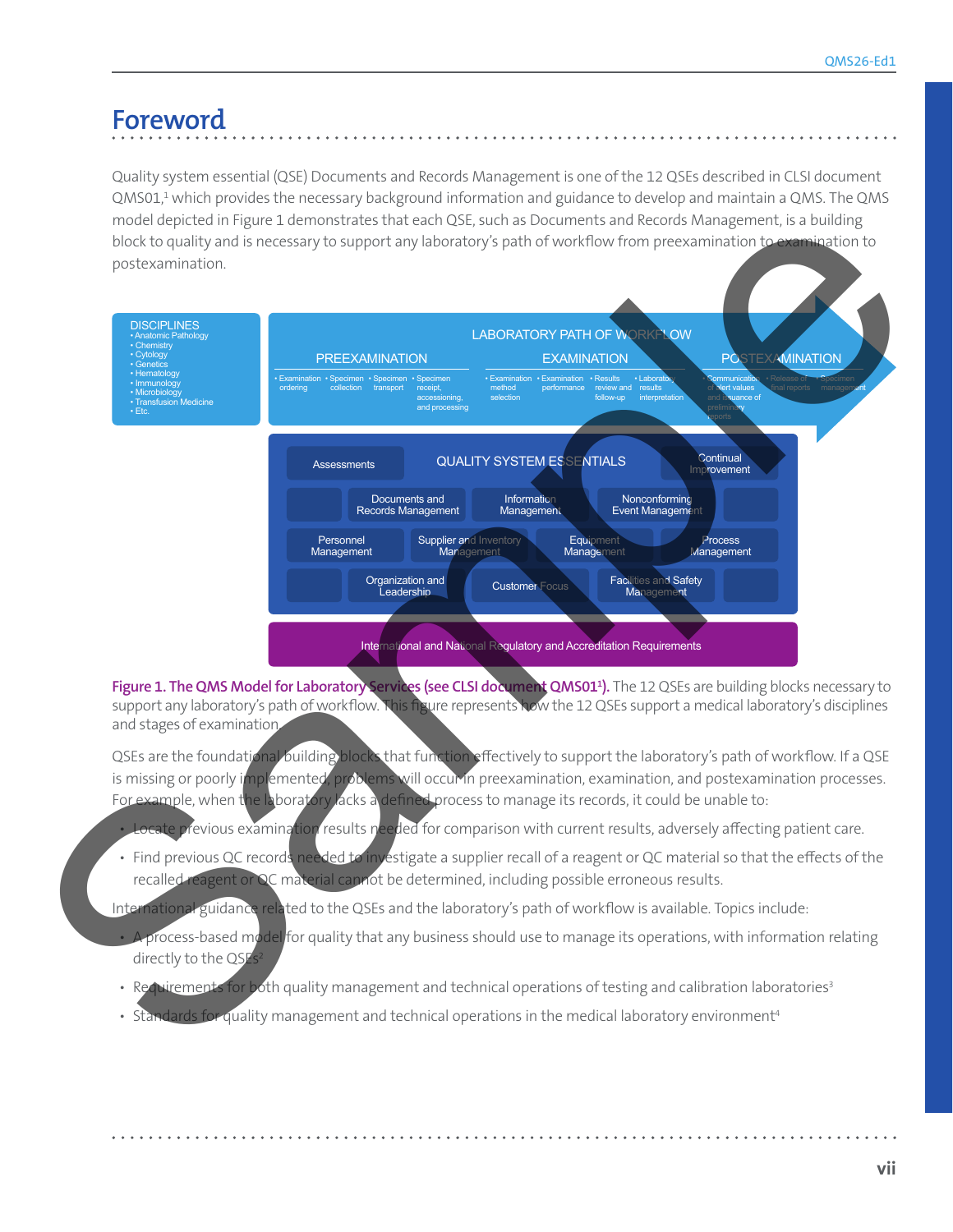QMS26 is a **guideline** that can help laboratories implement a laboratory records management program and meet international standards and regulatory and accreditation requirements.<sup>2-13</sup> QMS26 is not a standard; that is, this guideline **does not set requirements** for managing records. Rather, it provides suggestions and examples for fulfilling the requirements.

**NOTE:** The content of this guideline is supported by the CLSI consensus process and does not necessarily reflect the views of any single individual or organization.

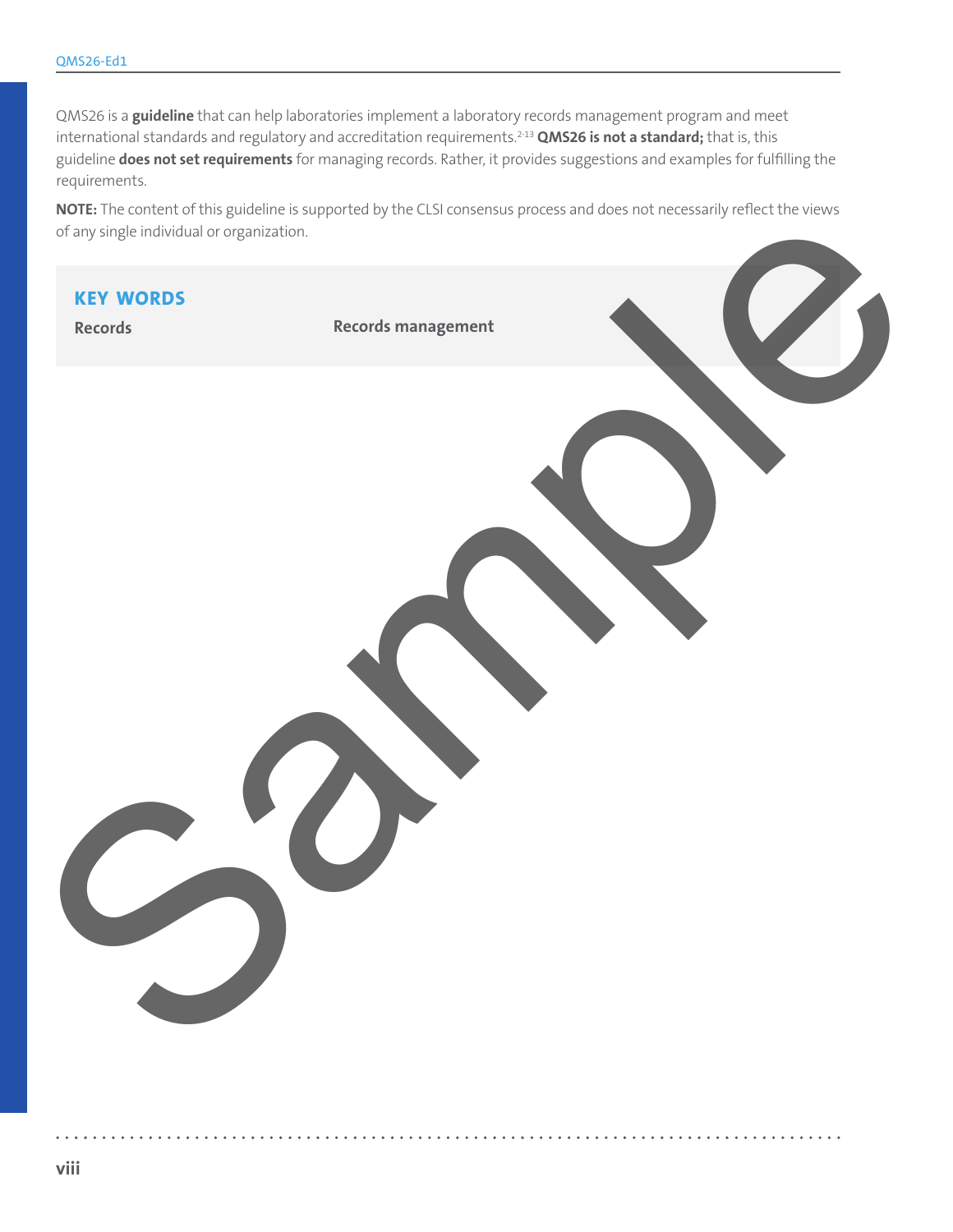# **Chapter** Introduction

## This chapter includes:

- Guideline's scope and applicable exclusions
- Background information pertinent to the guideline's content Sample
	- Terminology information, including:
		- Terms and definitions used in the guideline
		- Abbreviations and acronyms used in the guideline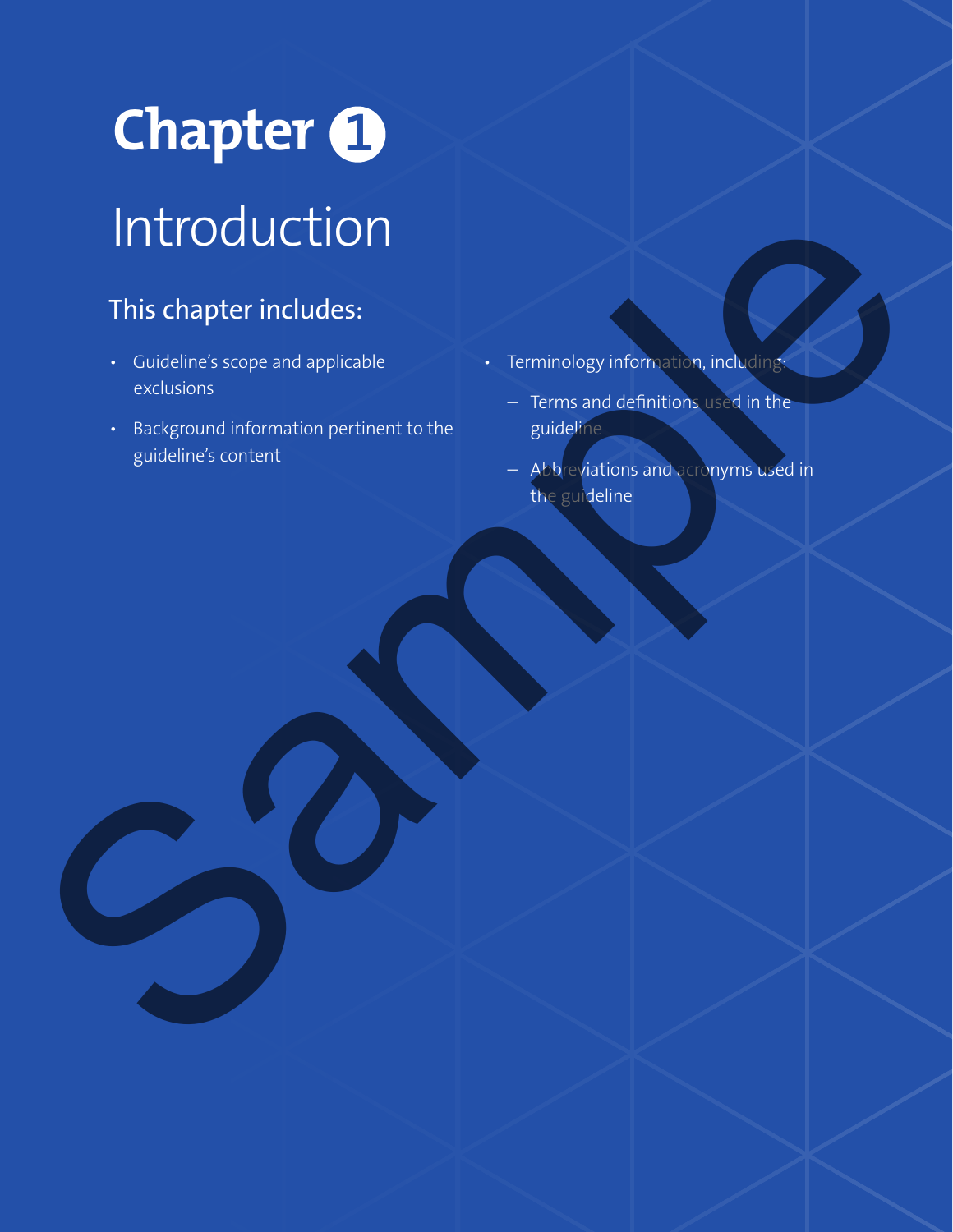## **Managing Laboratory Records**

## **<sup>1</sup> Introduction**

#### **1.1 Scope**

This guideline is intended to help laboratories meet QMS requirements for the records portion of quality system essential (QSE) Documents and Records Management. It presents recommendations for developing a records, management program, including designing, creating, reviewing, retaining, and disposing of laboratory records. This guideline can be used in laboratories worldwide and is intended for use primarily by:

- Medical laboratories
- Blood gas laboratories
- Blood donor and pretransfusion testing laboratories
- Public health laboratories
- Clinical research laboratories

However, because the concepts of records management are generic, this guideline is also applicable to other types of laboratories, including but not limited to:

- Food laboratories
- Environmental laboratories
- Veterinary laboratories

This guideline does not specifically cover management of specimens and clinical materials (eg, pathology blocks and slides, blood and body fluid specimens), which also requires appropriate retention and disposal. However, many of the concepts contained in this guideline could be applied to management of these materials. Refer to CLSI document QMS01<sup>1</sup> for mo<u>re i</u>nformation about specimen management. This guideline does not cover the documents portion of QSE Documents and Records Management. Refer to CLSI document QMS02<sup>14</sup> for more information on document management

#### **1.2 Background**

All laboratories, regardless of size, generate important laboratory records. Records contain information about and evidence of laboratory activities and need to be managed to be useful. The records have to be accessible when needed and properly disposed of when no longer required. Medical laboratories have become very complex, and strategies to manage the types and volume of laboratory records have also become increasingly complex. Regardless of the record type or medium, a records management program provides a means to control each record throughout its lifespan. All personnel from the newest person to the laboratory director have a role in records management. The benefits of a records management program are presented in Table 1. 1.1 Scope<br>
This probable interest that be platentaris met OMS requirements for the records particles<br>
meantial (29) Documents and Precision and Precision and Theoretics means are also means and the specified and the state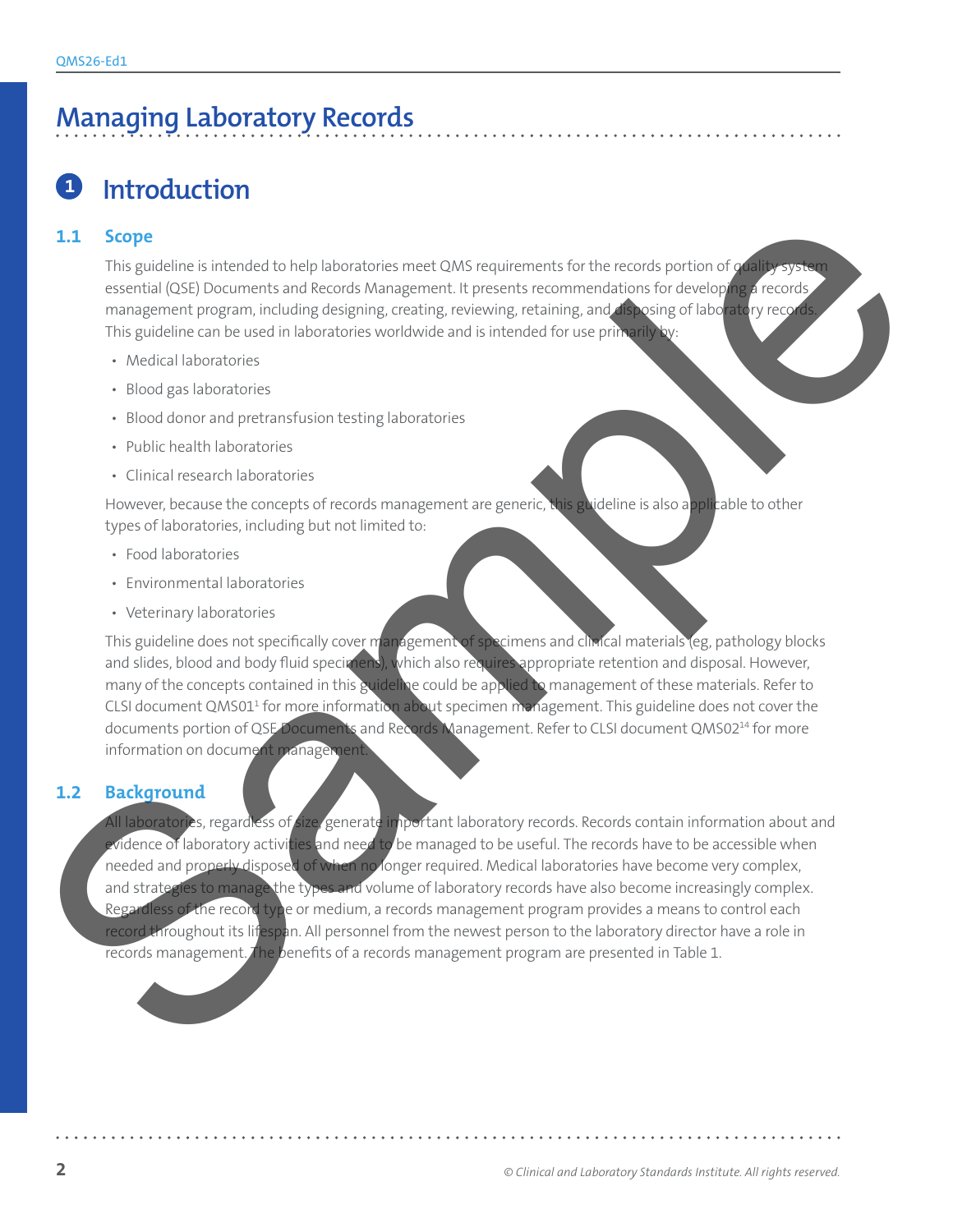#### **Table 5. (Continued)**

| <b>QSE</b>                        | <b>Record Example(s)</b>                                                                                                                                                                                                                         | <b>Related CLSI</b><br>Document(s)                       |
|-----------------------------------|--------------------------------------------------------------------------------------------------------------------------------------------------------------------------------------------------------------------------------------------------|----------------------------------------------------------|
| Nonconforming Event<br>Management | NCE reports and action taken                                                                                                                                                                                                                     | QMS11 <sup>24</sup>                                      |
| Assessments                       | • Internal and external audit reports and corrective action<br>records<br>• Accreditation certificates<br>• PT program results, alternative assessment results, and follow-<br>up, when applicable<br>· Quality indicators results and follow-up | QMS1741<br>QM515 <sup>4</sup><br>2MS2443<br>$QMS12^{44}$ |
| Continual Improvement             | Continual improvement plans, reports, and results                                                                                                                                                                                                | <b>QMS0645</b>                                           |

Abbreviations: IQ, installation qualification; LIS, laboratory information system; NCE, nonconforming event; OQ, operational qualification; PQ, performance qualification; PT, proficiency testing; QC, quality control; QMS, quality management system; QSE, quality system

#### **2.3 Maintaining Records**

Integral components of a records management program include processes to maintain records, including retention and storage of records, as well as transport records, when applicable. Proper records maintenance includes requirements that both physically and electronically stored records remain retrievable and useable during the time they are retained and that confidentiality is protected. Records maintenance processes also need to ensure that there is a plan for recovery of critical records in the event of a disaster. Records maintenance policies and processes need to include the following elements

- Official record medium
- Retention period
- Storage location and conditions
- Records security classification
- Records indexing syster
- Disaster recover

#### **2.3.1 Official Record Medium**

The laboratory needs to determine the medium for the official record. Records can exist in many different media es, and the best medium for long-term records retention might not always be the original one. Examples of records media can be **found in Subchapter 2.1.1.** Some records might be available in multiple media, such as in both electronic and paper-based forms, but in most cases only one form is selected as the official record, and retention of other versions or copies is not required. For example, a laboratory could have a copy of an i ccreditation certificate posted in the laboratory, but the designated official record, which is subject to records maintenance processes, would be the original certificate retained by the laboratory director or a designated function or individual. Although the records maintenance processes discussed in this subchapter apply only to the official record, when there are multiple versions or copies, they should not be retained longer than the official record. Table 6 lists considerations related to records media. Assessment)<br>
A recent through methods and the results and the results and the second term of the second term of the second control in the second control in the second control in the second control in the second control in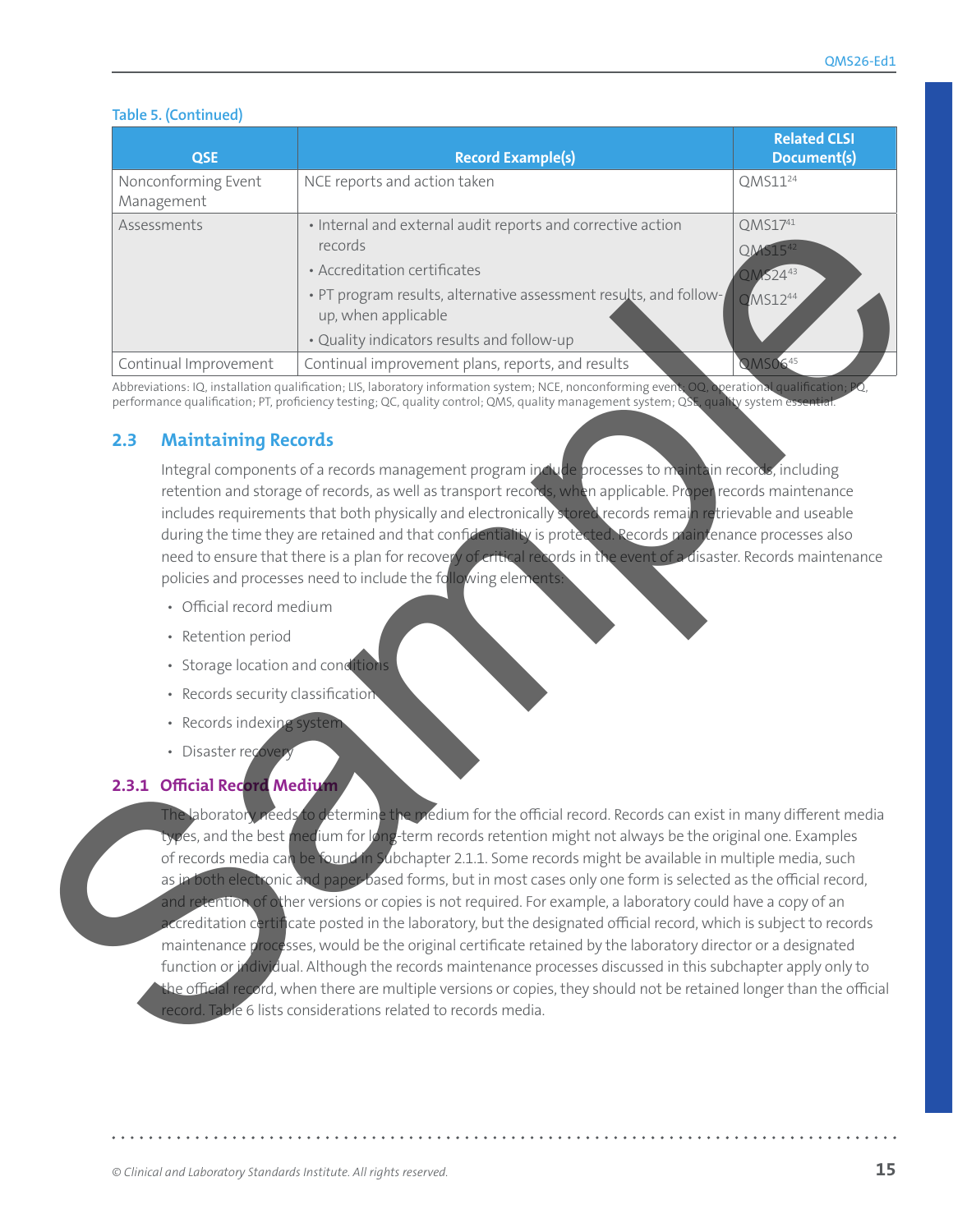## **<sup>51</sup> Key Features of Electronic Records Management Systems**

An ERMS uses automated techniques to manage records regardless of the record's medium. The "electronic" in ERMS refers to automating the records management **process,** not to the medium type. An ERMS is designed to manage the laboratory's electronic records on various media as well as paper records and those on other media types. An ERMS maintains a list of all the records in the laboratory, including information about how and where they are stored. ERMS can include<sup>17,46</sup>:

- Listing of records using the established laboratory (or organizational) records indexing system and any other relevant metadata
- Identification of records subject to records holds
- Function for users to search for specific records
- Identification of records that reach the end of their retention period. **NOTE:** Some ERMS can automatically delete specified electronic records when they are no longer needed.
- Listing of records that have been disposed, as well as related information (eg, authorization, date of disposal)

Some laboratories have an electronic QMS, in which records management is a specific module, along with document management, assessment management, nonconforming event management, training and competence assessments, etc. This system is not the same as an ERMS. Other laboratories (or the larger organization, when applicable) could have a stand-alone ERMS. An ERMS is beneficial because it: by the filter main that is did the the case is the laboratory in balance is a condition of the case of the case of the case of the case of the case of the case of the case of the case of the case of the case of the case of

- Ensures the authenticity and reliability of laboratory records by protecting them from unauthorized alteration
- Simplifies records access and makes it easier to search for records
- Supports collaboration between multiple users
- Allows for direct incorporation of data from instruments
- Provides security and confidentiality of records through user permission groups and access controls
- Facilitates consistent records management processes
- Improves efficiency and productivity by sorting records easily and automatically organizing records and generating disposal approval notifications

In addition to the records management program requirements already discussed in previous chapters, the aboratory should consider the guidelines presented in Table 15 before purchasing or building an ERMS.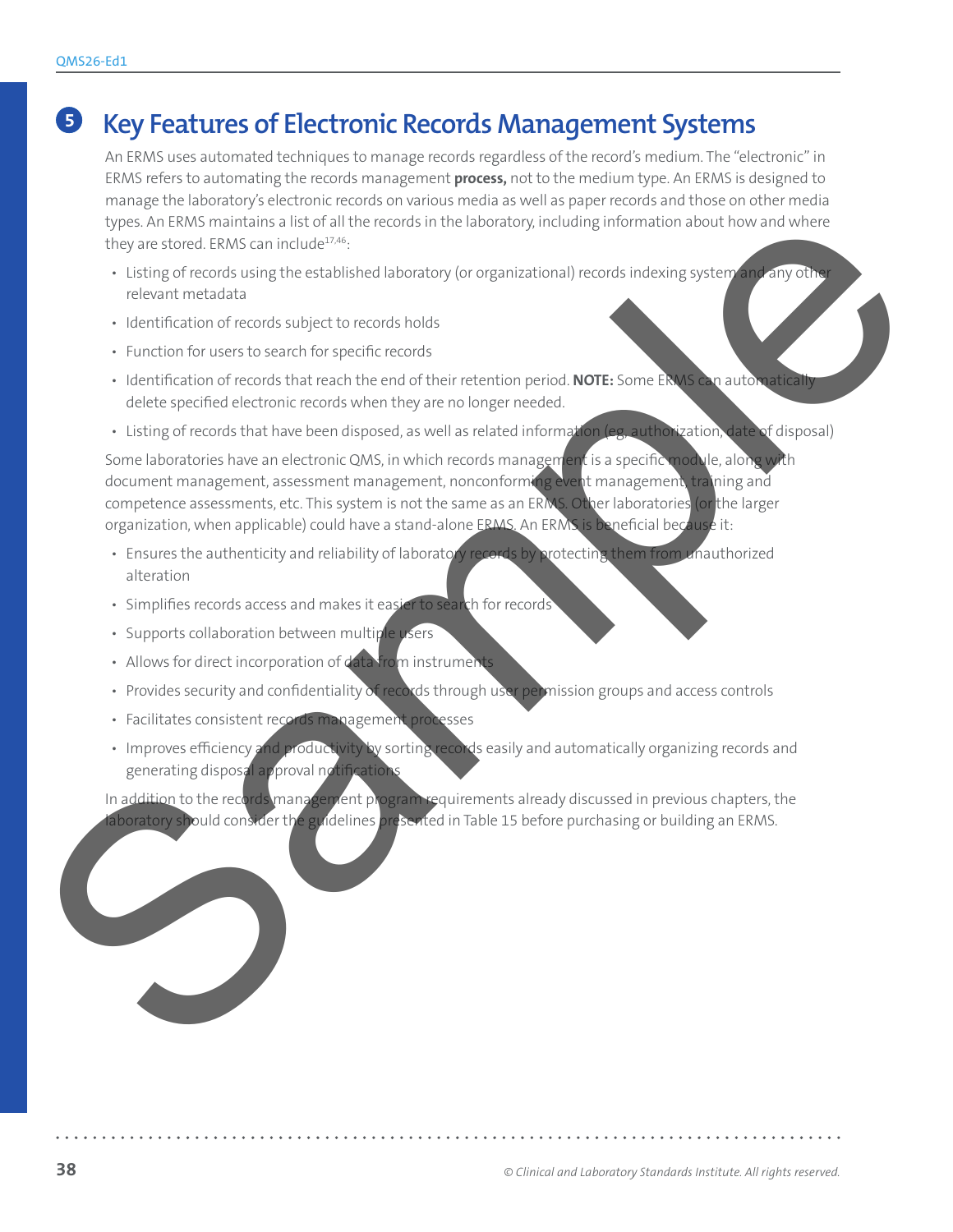**Appendix H. Auditing the Records Management Program** 

The laboratory should include internal audits of records management in its internal audit program. The nature of a records audit varies depending on the type of records retained by the laboratory (electronic vs physical) and whether records are stored on- or off-site. Refer to CLSI document QMS15<sup>1</sup> for more information about laboratory internal audits. See Table H1 for examples of audits that can be conducted for the various processes in the records management program.

#### **Table H1. Examples of Audits**

| <b>Requirements</b> | <b>Table H1. Examples of Audits</b><br><b>Notes</b>                                                                                                                                                                                                                                                                                                                                                                                                                                                                                                                                                                                                      |
|---------------------|----------------------------------------------------------------------------------------------------------------------------------------------------------------------------------------------------------------------------------------------------------------------------------------------------------------------------------------------------------------------------------------------------------------------------------------------------------------------------------------------------------------------------------------------------------------------------------------------------------------------------------------------------------|
| <b>Reviewing</b>    | Ensure reviews occur according to the designated schedule and are<br>recorded.                                                                                                                                                                                                                                                                                                                                                                                                                                                                                                                                                                           |
| Maintaining         | Visit records storage locations, either on-site or off-site, to ensure:<br>$\bullet$<br>Specific environmental conditions such as humidity and temperature<br>are maintained, pest control means are in place, etc.<br>The storage area(s) is free from fire and water hazards, fire and<br>flood response means are in place, and records are not stored<br>directly on the floor, whenever possible.<br>The area is secure and access is limited to authorized persons.<br>Records are stored and maintained according to the retention<br>schedule and the indexing system.<br>Records are accessible and information is readable and<br>uncorrupted. |
| Accessing           | Measurement of timeliness of receipt of requested off-site records<br>$\bullet$<br>Measurement of ease of and timeliness of access to on-site records<br>$\bullet$<br>Verification of access to records after updates to or downtime in the<br><b>ERMS</b>                                                                                                                                                                                                                                                                                                                                                                                               |
| Making<br>changes   | Audit of a number of changed records to ensure both the original and new<br>information are accessible and any applicable documentation or<br>notification processes have been followed                                                                                                                                                                                                                                                                                                                                                                                                                                                                  |
| <b>Disposing</b>    | Audit of selected number of records to ensure disposal took place as<br>$\bullet$<br>scheduled and is documented as required<br>Audit of laboratory workspace records to ensure only the required<br>records are retained and unneeded records have been disposed of or<br>moved to other storage location per the laboratory's process<br>Abbreviation: ERMS, electronic records management system.                                                                                                                                                                                                                                                     |
|                     | Reference for Appendix H                                                                                                                                                                                                                                                                                                                                                                                                                                                                                                                                                                                                                                 |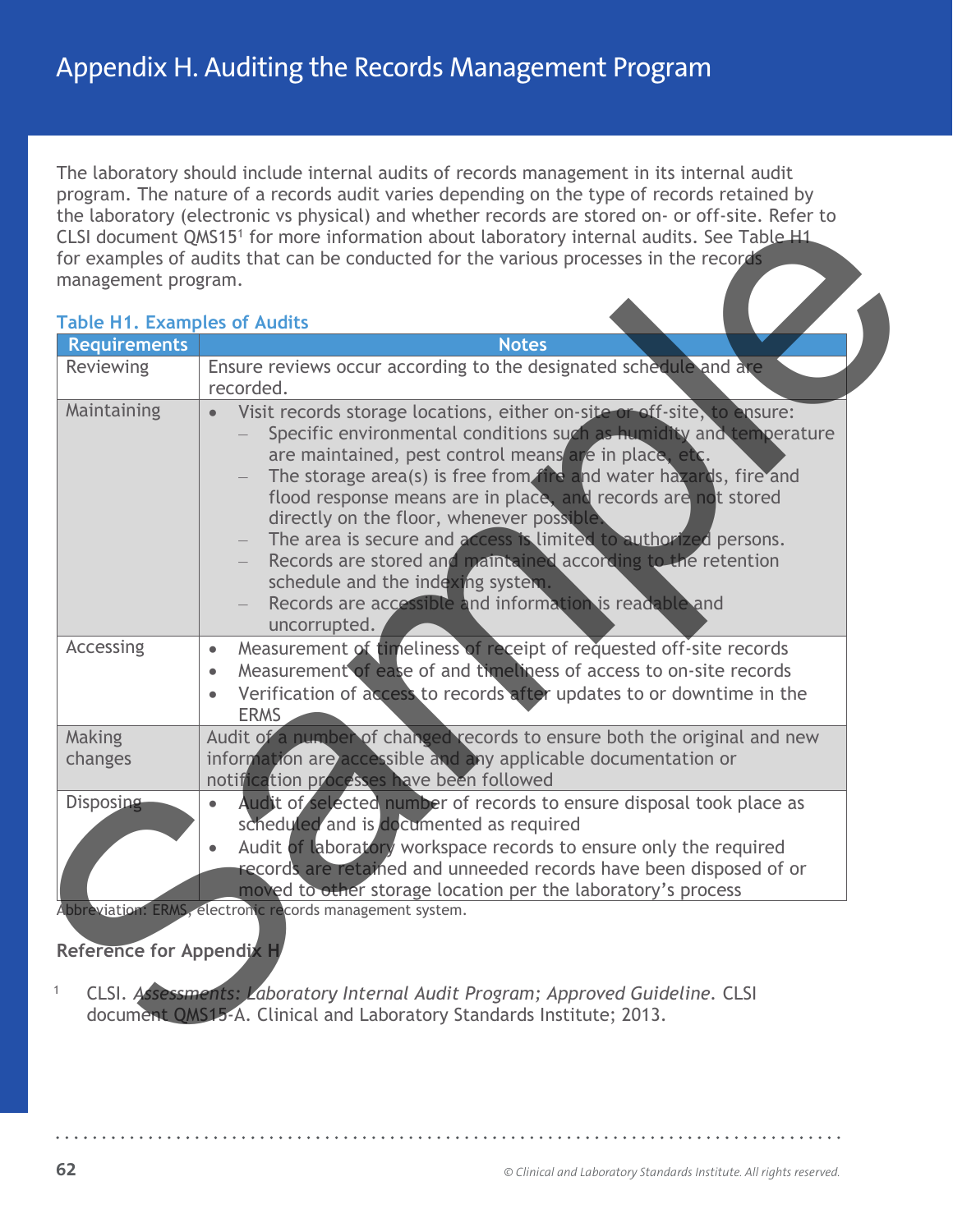## **Related CLSI Reference Materialsa**

|  | AUTO03          | Laboratory Automation: Communications With Automated Clinical Laboratory Systems,<br>Instruments, Devices, and Information Systems. 2nd ed., 2009. This document provides standards<br>to facilitate accurate and timely electronic exchange of data and information between the automated<br>laboratory elements.                                                                        |
|--|-----------------|-------------------------------------------------------------------------------------------------------------------------------------------------------------------------------------------------------------------------------------------------------------------------------------------------------------------------------------------------------------------------------------------|
|  | C <sub>24</sub> | Statistical Quality Control for Quantitative Measurement Procedures: Principles and<br><b>Definitions. 4th ed., 2016.</b> This guideline provides definitions, principles, and approaches to laboratory<br>quality control design, implementation, and assessment.                                                                                                                        |
|  | <b>EP23™</b>    | Laboratory Quality Control Based on Risk Management. 1st ed., 2011. This document provides<br>guidance based on risk management for laboratories to develop quality control plans tailored to the<br>particular combination of measuring system, laboratory setting, and clinical application of the test.                                                                                |
|  | <b>GP05</b>     | Clinical Laboratory Waste Management. 3rd ed., 2017. Based on US regulations, this document<br>provides guidance on the safe handling and disposal of chemical, infectious, radioactive, and<br>multihazardous wastes generated in the clinical laboratory. Although this document is a valuable<br>resource for a wider audience, it is intended for use primarily in the United States. |
|  | <b>GP17</b>     | <b>Clinical Laboratory Safety. 3rd ed., 2012. This document contains general recommendations for</b><br>implementing a high-quality laboratory safety program, which are provided in a framework that is<br>adaptable within any laboratory.                                                                                                                                              |
|  | <b>QMS01</b>    | A Quality Management System Model for Laboratory Services. 5th ed., 2019. This guideline<br>provides a model for medical aboratories to organize the implementation and maintenance of an<br>effective quality management system.                                                                                                                                                         |
|  | <b>QMS02</b>    | Quality Management System: Development and Management of Laboratory Documents. 6th<br>ed., 2013. This document provides guidance on the processes needed for document management,<br>including creating controlling, changing, and retiring a laboratory's policy, process, procedure, and form<br>documents in both paper and electronic environments.                                   |
|  | <b>QMS03</b>    | Training and Competence Assessment. 4th ed., 2016. This guideline provides a structured approach<br>for developing effective laboratory personnel training and competence assessment programs.                                                                                                                                                                                            |
|  | QMS04           | Laboratory Design. 3rd ed., 2016. This guideline provides a foundation of information about<br>laboratory design elements and guidance to help define issues to consider when designing a medical<br>laboratory.                                                                                                                                                                          |
|  | QMS05           | Qualifying, Selecting, and Evaluating a Referral Laboratory. 3rd ed., 2020. This guideline provides<br>recommended criteria and easily implemented processes to qualify, select, and evaluate a referral<br>laboratory.                                                                                                                                                                   |

a CLSI documents are continually reviewed and revised through the CLSI consensus process; therefore, readers should refer to the most current editions.

. . . . . . . . .

 $\mathbf{L}$  and  $\mathbf{L}$ 

 $\ddot{\bullet}$   $\ddot{\bullet}$ 

 $\sim$   $\sim$  $\ddot{\phantom{a}}$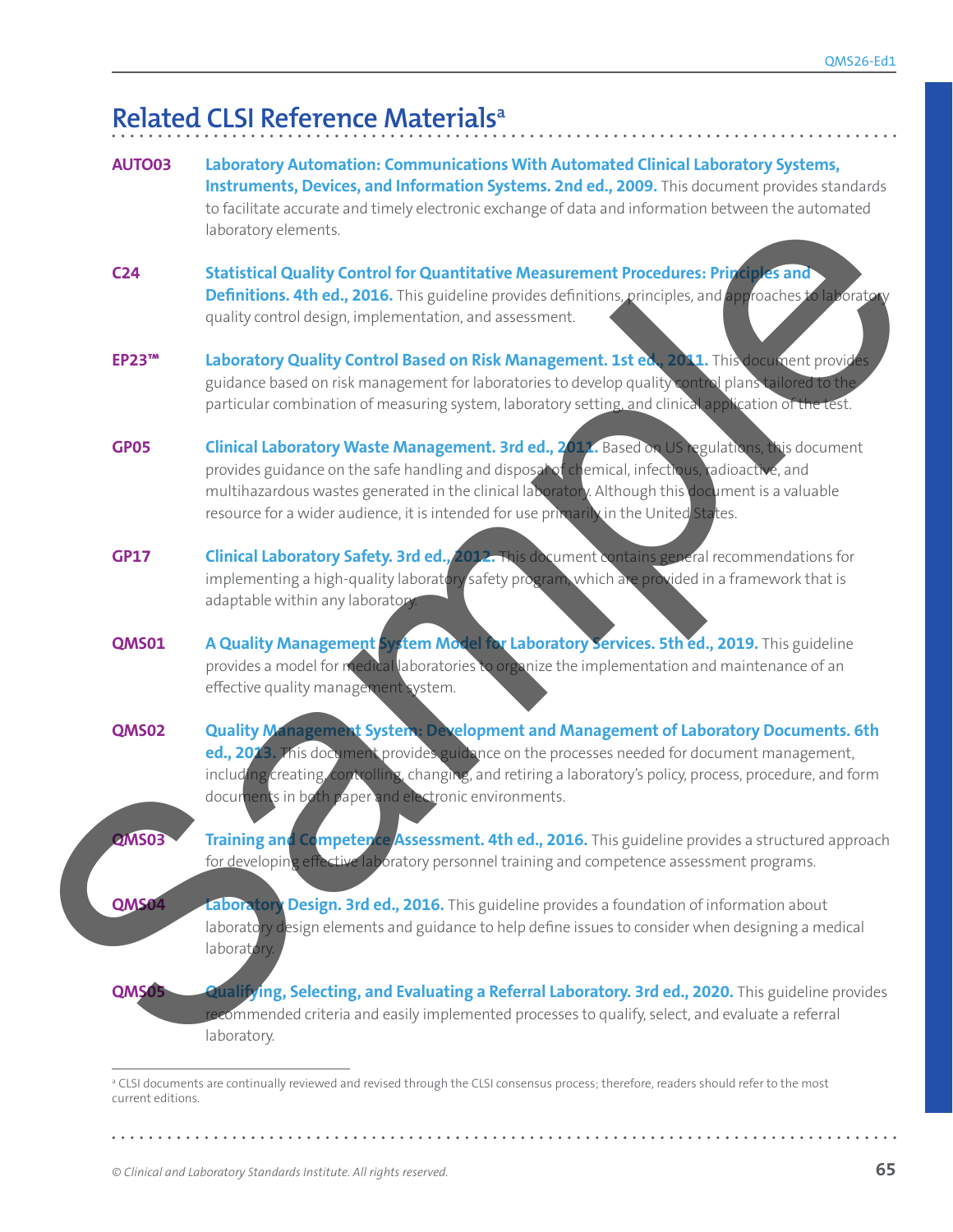#### **Related CLSI Reference Materials (Continued)**

- **QMS06 Quality Management System: Continual Improvement. 3rd ed., 2011.** This guideline considers continual improvement as an ongoing, systematic effort that is an essential component of a quality management system. A continual improvement program may consist of fundamental processes and common supporting elements described in this guideline.
- **QMS11 Nonconforming Event Management. 2nd ed., 2015.** Grounded in the principles of quality management, risk management, and patient safety, this guideline provides an outline and content for developing a program to manage a laboratory's nonconforming events.
- **QMS12 Developing and Using Quality Indicators for Laboratory Improvement. 2nd ed., 2019.** This guideline describes how laboratories can develop and use quality indicators to measure and monitor performance of laboratory processes and identify opportunities for improvement.
- **QMS13 Quality Management System: Equipment. 1st ed., 2011.** This guideline provides recommendations for establishing equipment management processes from selection through decommission of all items of equipment used in the provision of laboratory services.
- **QMS14 Quality Management System: Leadership and Management Roles and Responsibilities.**  1st ed., 2012. This guideline presents concepts and information intended to assist a laboratory in meeting leadership requirements for its quality management system. Guidance is provided for leaders to effectively design, implement, and maintain the cultural, structural, and functional aspects of their laboratory's organization that are critical to managing and sustaining quality.
- **QMS15 Assessments: Laboratory Internal Audit Program. 1st ed., 2013.** This document provides guidance for how a laboratory can establish an internal audit program to enhance the quality of its services through continual improvement. Whereas an audit program defines the "who," "what," "when," "where," and "how" of meeting requirements for internal auditing, the audit process describes the details of how to conduct individual laboratory internal audits.
- **QMS16 Laboratory Personnel Management. Ist ed., 2015.** This guideline describes the process for meeting the regulatory and accreditation requirements of personnel management in the laboratory environment. This guideline offers suggestions and examples on managing the processes required for laboratory personnel to fully achieve laboratory management's operational and quality goals.
- **External Assessments, Audits, and Inspections of the Laboratory. 1st ed., 2017. This guideline** provides recommendations for establishing and maintaining a process to assist the laboratory in achieving a continuous state of readiness for assessment by an external organization. This includes selecting and evaluating an external assessment organization, preparing for and undergoing a successful assessment, and sustaining ongoing readiness for assessment. Enter the Auditor Management Zarat (Management Zarat (Management Zarat (Management Zarat (Management Zarat (Management Zarat (Management Zarat (Management Zarat (Management Zarat (Management Zarat (Management Zarat (Manage
	- **QMS18 Process Management. 1st ed., 2015.** This guideline describes four requirements for managing laboratory processes and provides suggestions for effectively meeting regulatory and accreditation requirements, optimizing efficient use of resources, and contributing to patient safety and positive outcomes.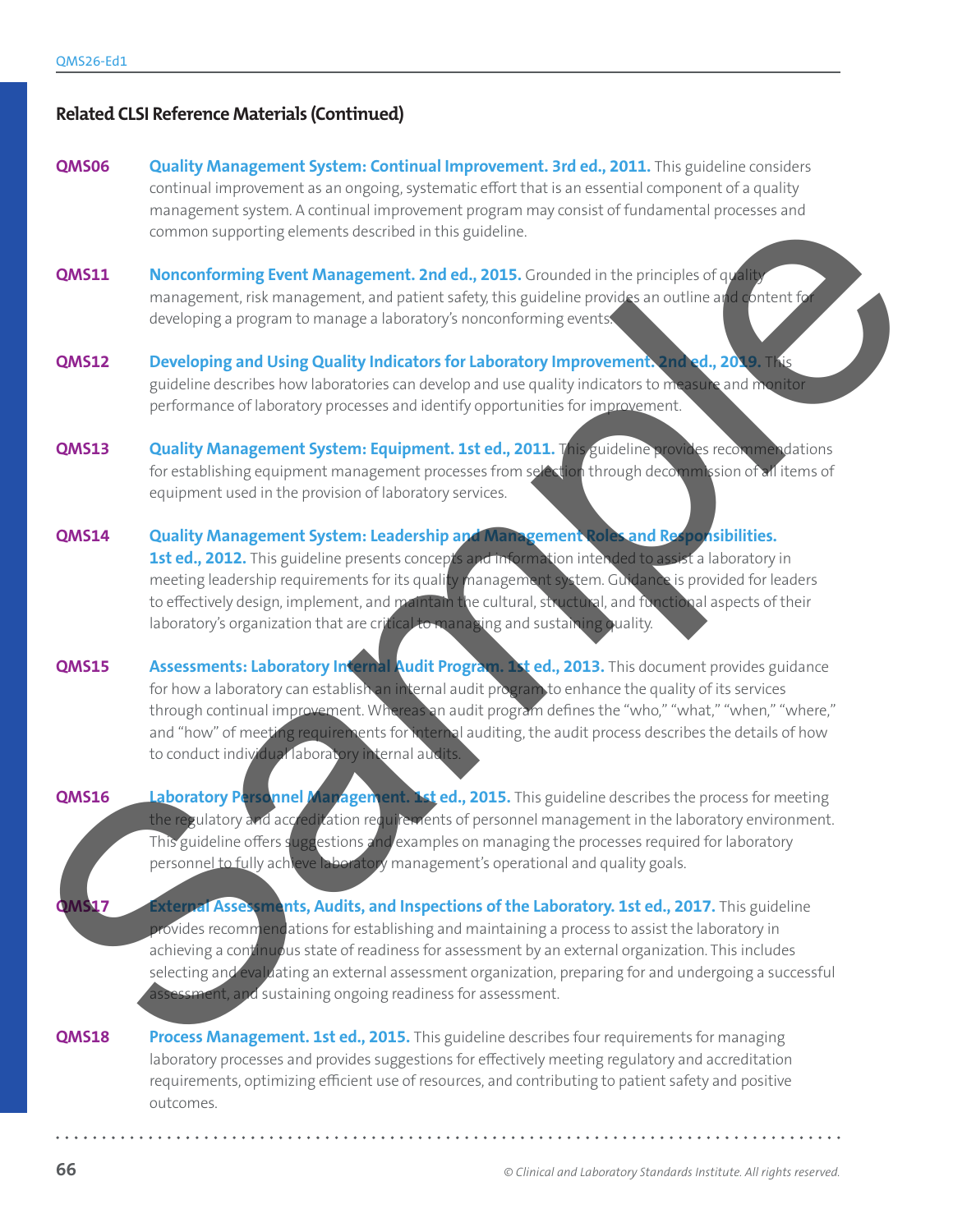#### **Related CLSI Reference Materials (Continued)**

- **QMS19 Customer Focus in a Quality Management System. 1st ed., 2017. This guideline provides useful** information for how laboratories can develop and maintain a customer focus and meet the regulatory and accreditation requirements for managing external and internal customers.
- **QMS21** Purchasing and Inventory Management. 1st ed., 2016. This guideline describes effective purchasing and inventory management processes, which ensure availability of the appropriate equipment, instruments, reagents, consumable materials, other products, and services procured from external sources needed for providing quality laboratory services.
- **QMS22 Management of Paper-based and Electronic Laboratory Information. 1st ed., 2018.** This guideline includes recommendations for managing the data and information generated and entered into paperbased or electronic recordkeeping systems and disseminated electronically or otherwise to end users or other computer systems.
- **QMS23 General Laboratory Equipment Performance Qualification, Use, and Maintenance. 2nd ed.,**  2019. This guideline reflects requirements and provides recommendations for use in planning, recording, and monitoring performance qualification, function checks, calibration verification, and preventive maintenance activities for general laboratory equipment. Examples are included to provide insight and enhance comprehension. MAS21<br>
Putchasing and Inventory Management. 1st ed., 2016. The green description of the control in the stress of the problem of the control in the control in the stress of the control in the control in the control in the c
	- **QMS24 Using Proficiency Testing and Alternative Assessment to Improve Medical Laboratory Quality. 3rd ed., 2016.** This guideline describes a complete proficiency testing (PT) process to assist laboratories in using PT as a quality improvement tool.